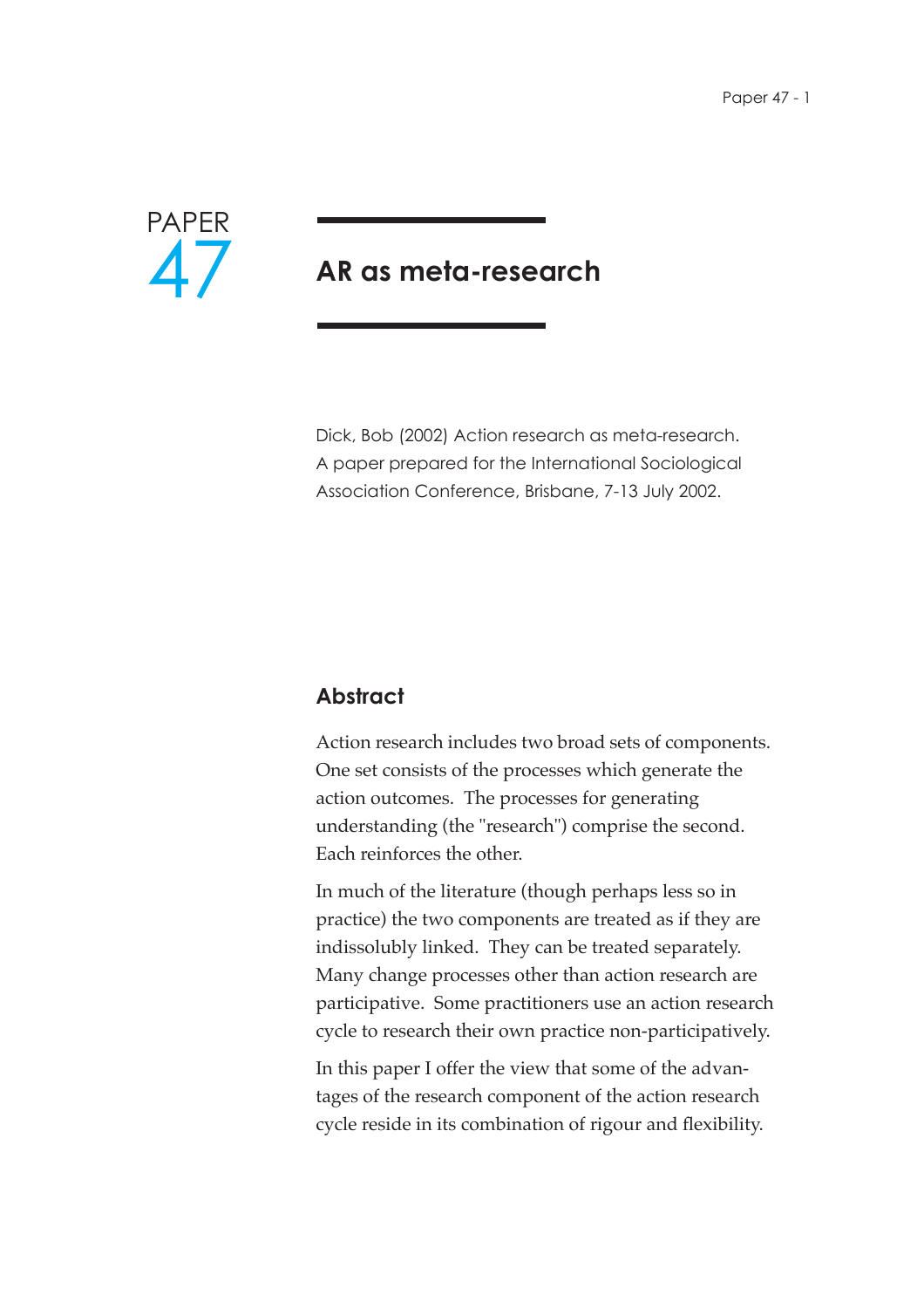After discussing those advantages I suggest that they allow all practitioners *including researchers* to research their own practice.

For example, researchers can use action research when the eventual methodology to be used is not yet known. Researchers can begin to engage with the research situation using action research. As their understanding of the situation grows they are better able to decide which methodology is most suitable.

In other words, action research can function as a process for meta-research.

#### **Action research: action and research**

Action research is action and research. Its spiral process equips it well for this dual purpose, allowing it to pursue outcomes of both action or change, and research or understanding, at the same time.

The spiral at its simplest is an alternation between action and critical reflection, usually done participatively. The critical reflection has two components: a review of what has just been done, noting what has been learned, and then planning how to apply this learning to the next step (Figure 1).



Figure 1. A version of the action research cycle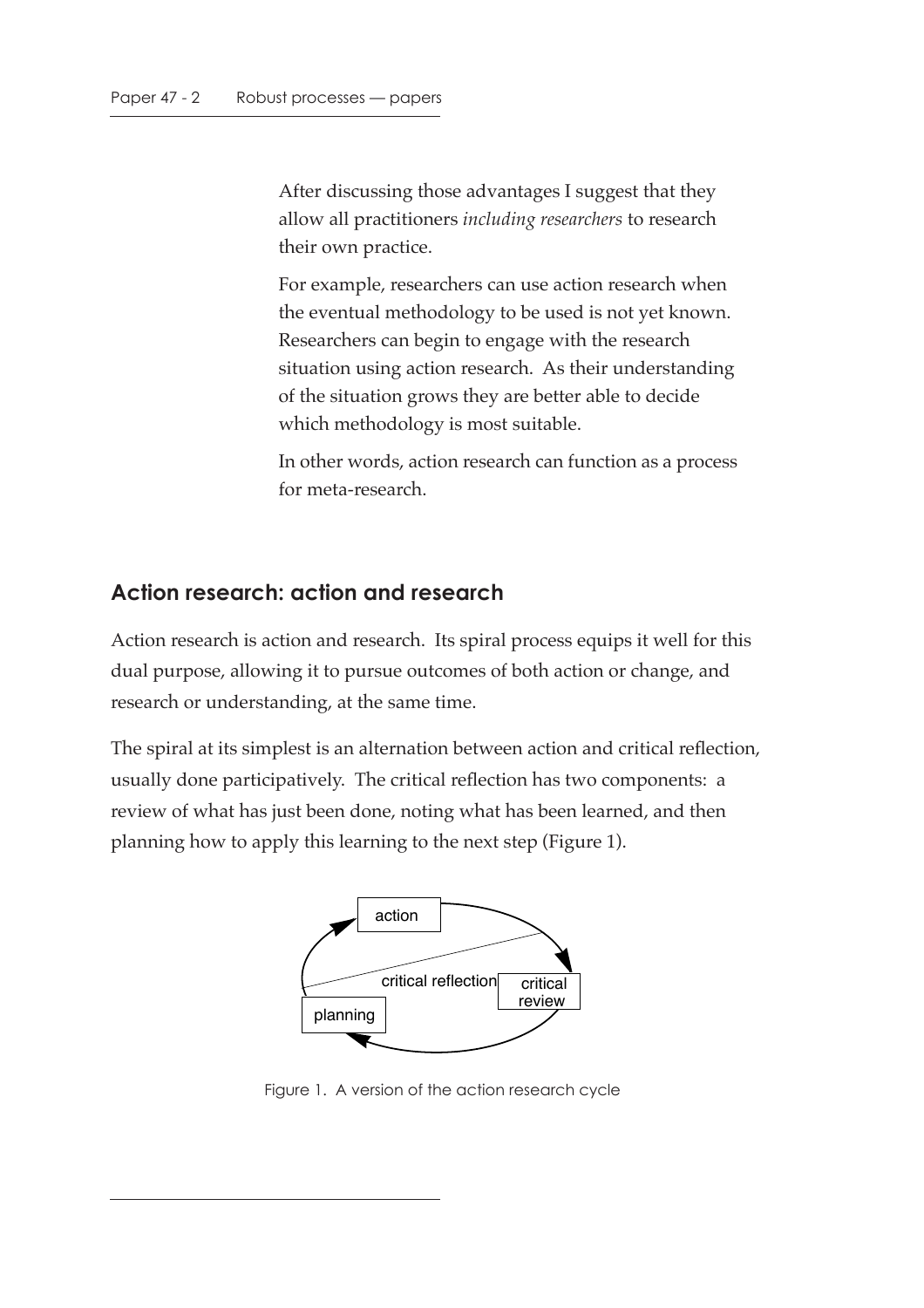From the critical reflection comes the understanding, arising from and leading again to action. From the participation comes commitment to change. The combination — a participatory spiral of alternating action and reflection — allows action research to pursue informed action and relevant theory in the service of community and organisation development.

From the beginning a participatory approach has been an important part of the tradition.

#### **Participation**

If those affected by a change are involved in the change program then the action plans are likely to take that multiplicity of views into account. The understanding of the situation is likely to be a shared understanding. The participants will act with more enthusiasm when the shared understanding and the action plans are their own.

This is no small achievement. Here is a process which allows a group of people to monitor their moment-by-moment and day-by-day experience and turn it into committed action. Here is a process which acts on understanding, putting that understanding to an immediate test.

In addition participation offers users the ideological cachet of avoiding power relations and grand narratives. Responsive to the situation and the people, it allows the development of understanding which is local. It is therefore not surprising that much of the support in the literature for participation is framed in ideological terms.

Taking all this into account the strong support for participation in much of the action research literature is understandable. It is arguable that, used more widely in community development and organisation development, action research could do much to increase both the success of change programs and the understanding of change by those involved.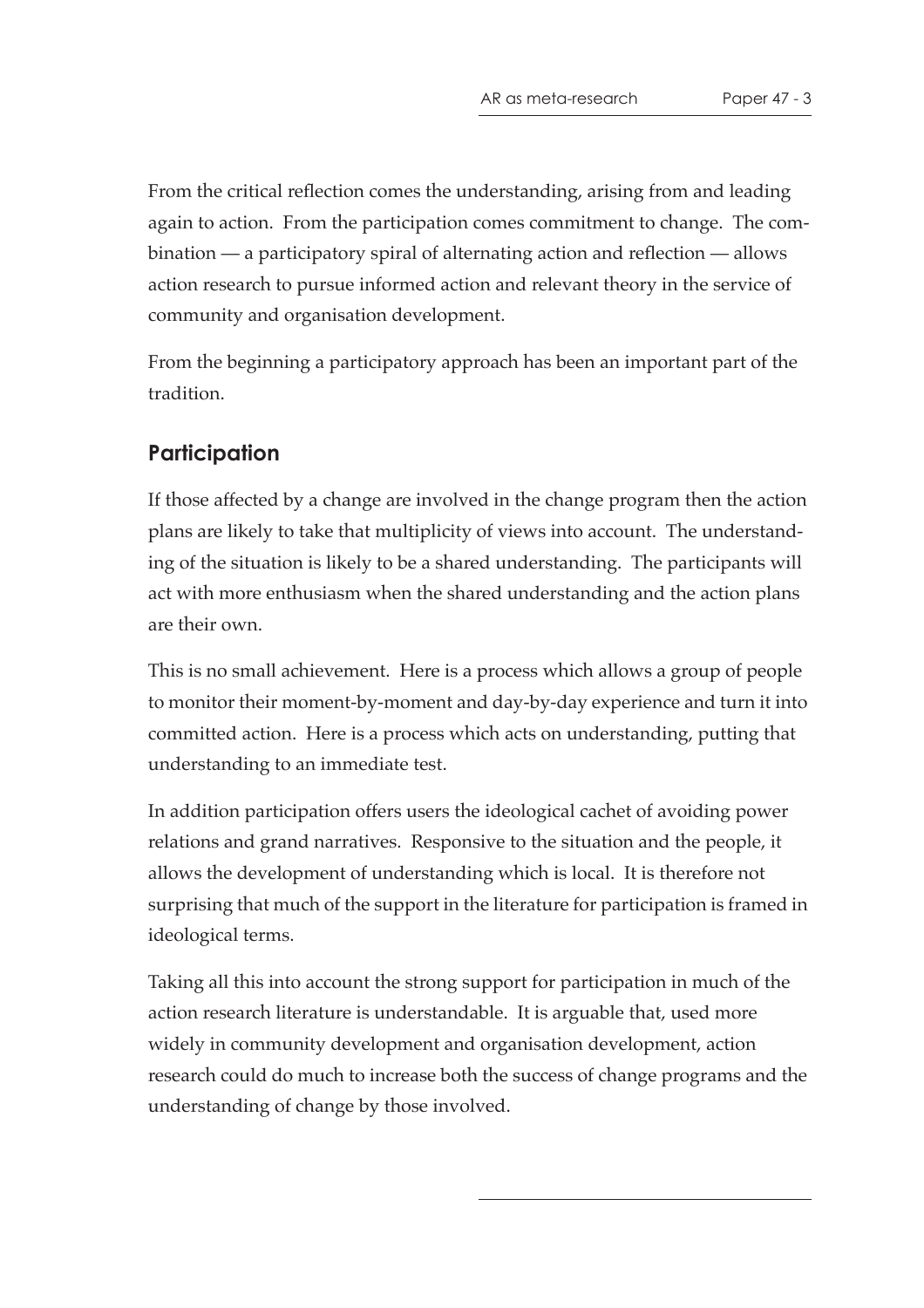The centrality of participation in action research is well accepted. Lewin's initial approach was participatory. So are important traditions in both community development (for instance Fals Borda and Rahman, 1991) and organisation development (for instance French and Bell, 1998). Kemmis and McTaggart (e.g. 2000), influential authors in the field of educational action research, prefer action research which is emancipatory over other varieties. The editors of, and all or almost all of the contributors to, the recent *Handbook of action research* (Reason and Bradbury, 2001) assume that action research is participatory. This is despite the variety in their approach, their background, their nationality, and the settings they work in.

My own view is that participation is undervalued in much of the world of work and community and research. Even where it is supported, I think too little is written about how it can be done well.

That said, it also seems to me that one might reasonably choose a level of participation which suits the situation, the people, and the change and research outcomes. Participation can vary along a broad continuum. It makes sense to acknowledge this, and accept that its extent and nature can be a matter of choice. To do less is to limit choice needlessly.

In this paper I wish to go further than that. I want to suggest that for some purposes there are advantages in teasing apart the research component and the participatory component.

# **Action research as research**

Intended for use in change programs, action research must achieve its rigour while being flexible and responsive to the research situation.

Many of its sources of rigour it shares with some other approaches. For instance, much action research is qualitative. Like much qualitative research it can draw on the benefits of triangulation. This can include the use of different views,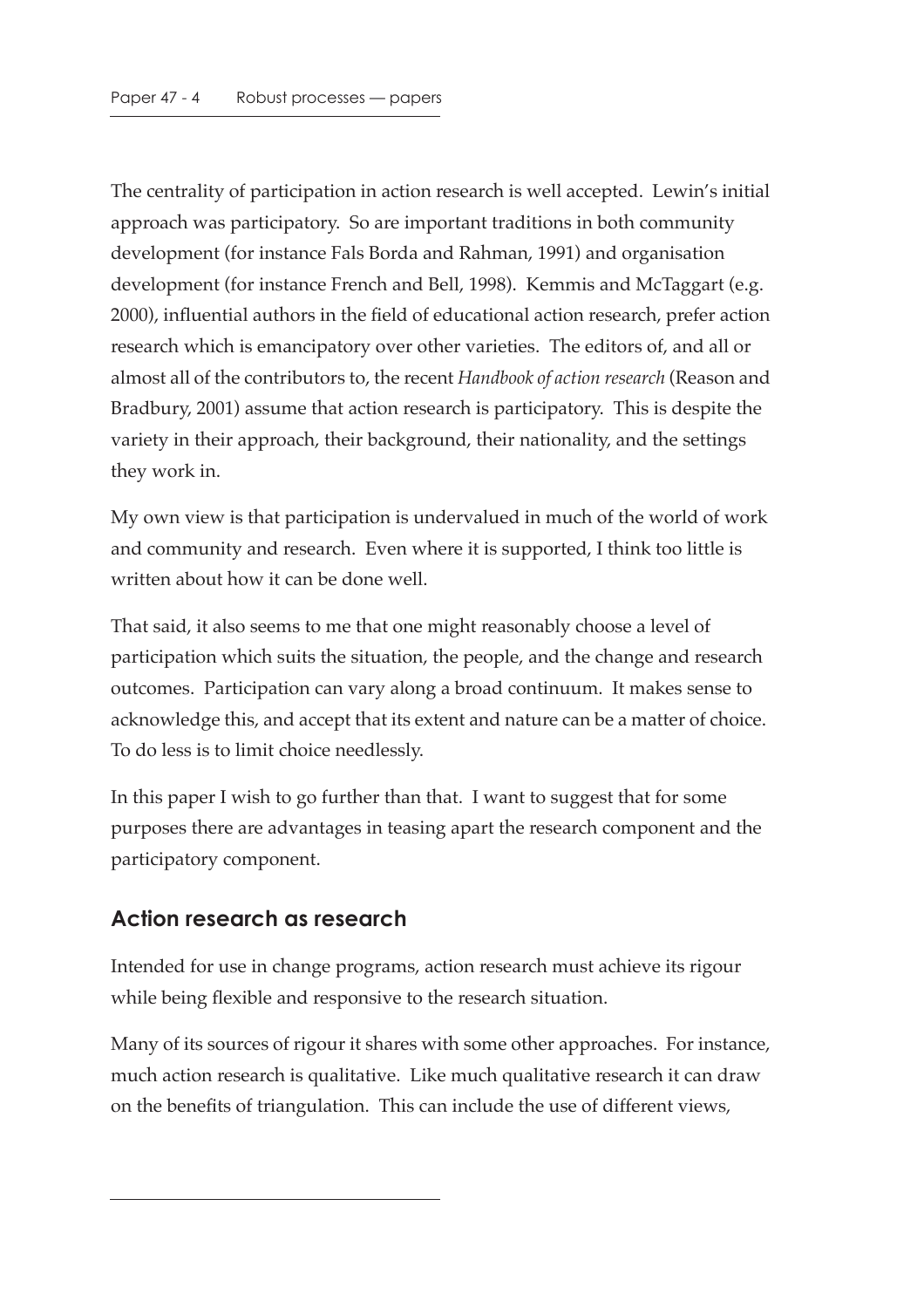different methods for data collection and analysis, and different theoretical frameworks, as Fielding and Fielding (1986) among others have pointed out. Action research can share with almost all research a continuous and vigorous search for disconfirming evidence, as Popper (1965) influentially recommended.

Some sources of rigour, however, are almost unique to action research. Two of these are important to the theme of the present paper, and I discuss each of them in turn. They are its cyclic nature and its testing of assumptions in action.

#### **Cycles within cycles**

I've already described a simple form of the action research cycle — an alternation between action and critical reflection. Several authors offer more expanded descriptions. Some of these read as if they are intended to apply mainly to the overall shape of the action research project. The cycle is long-term.

For instance Rothwell, Sullivan and McLean (1995) diagram action research as consisting of entry, followed by a cycle of start-up, assessment and feedback, action planning, intervention and evaluation. These authors also compare their cycle to the "PDCA cycle" much used in quality management — plan, do (that is, trial the plan), check (the trial), act (that is, implement the plan fully).

Other descriptions can apply also to shorter cycles within the overall process. A typical version is that of Kemmis and McTaggart (1988): plan, act, observe, reflect. The similarity of this to the experiential learning cycle (Kolb, 1984) is no accident.

A cycle such as this can be applied over many different time frames. It can apply moment-by-moment. It can also be used within successively larger timeframes up to the entire project and beyond. This allows us to conceptualise action research as consisting of cycles within cycles within cycles ... A researcher can reflect critically on planned actions which take seconds, and others which take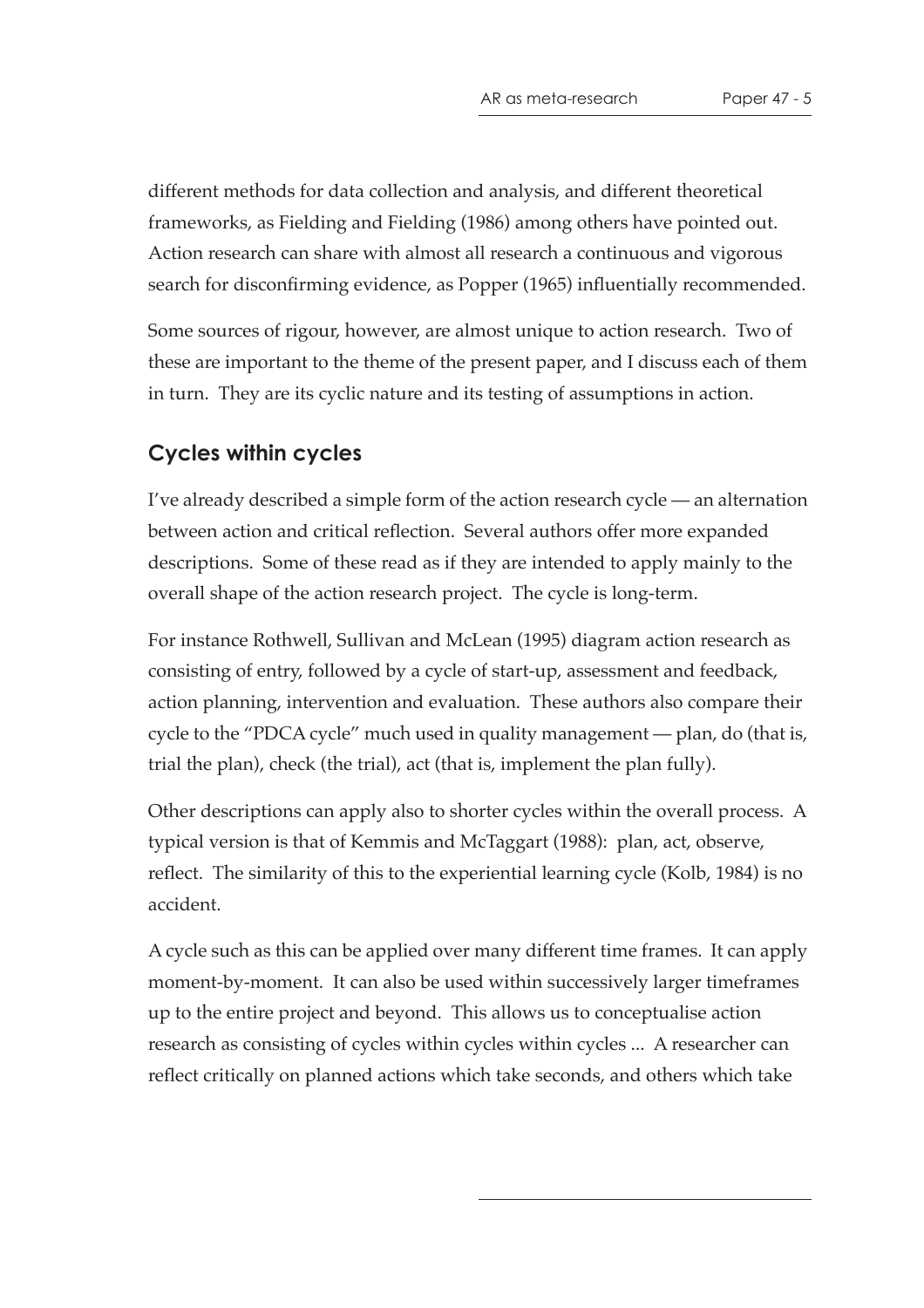hours, days, months or longer. Understanding therefore also develops over these multiple timeframes.

A later section explores the role of cyclic critical reflection in making tacit understanding explicit. First, though, I wish to address the presence of action within each cycle.

#### **Action research: tested in action**

It is time to explore in more depth the plan  $\rightarrow$  act  $\rightarrow$  review cycle. Looking in turn at each of the components:

- *plan* what is to be done next
- *act* to carry out the plan
- *review* the action and its consequences and identify what has been learned.

You will note that the learning is informed by previous action and its consequences, and informs subsequent action.

The learning will serve its purpose best if it takes the form of what Argyris and Schön (1974 and subsequently) call a "theory of action". For them such a theory has three components:

- the *situation* in which the action is to take place
- the *outcomes* which it is intended to achieve
- and the *actions* which are expected to achieve those outcomes.

A little reflection will show the importance to practitioners of this view of theory. These are the key components of theories which can be applied immediately in action. They enable a person to act in an informed manner. There is first a decision about the nature of the situation. The required outcomes are then identified. Finally, the actions which (it is believed) will deliver the outcomes can be devised (Figure 2).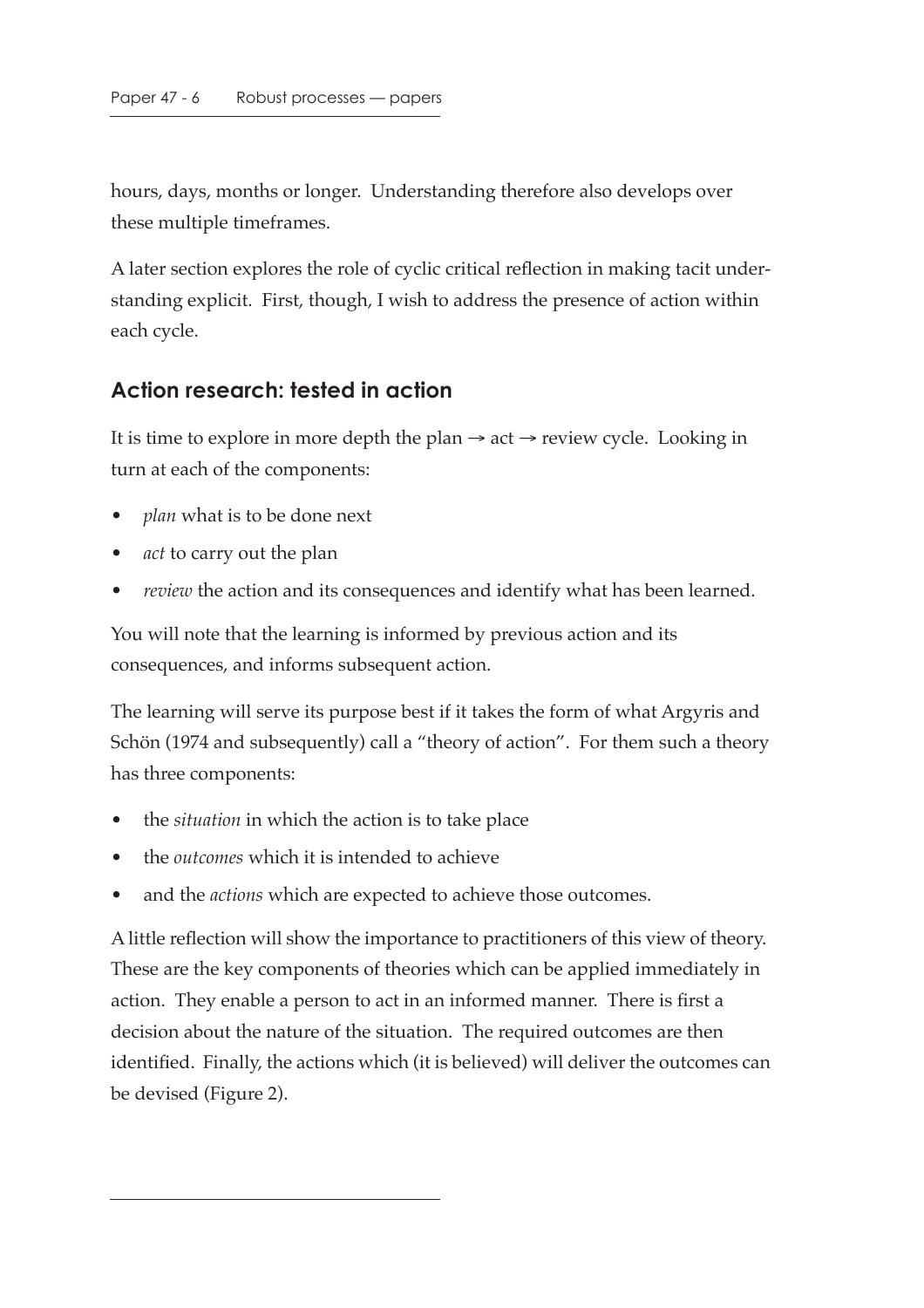When planning is done in such terms, the actions and plan can be compared easily. During the subsequent critical review within the same cycle the researchers can determine if the outcomes were achieved. If not, they can then attempt to determine if they were mistaken about the situation, or about the actions which would produce the desired outcomes.



Figure 2. The components of a theory of action

Done regularly within each cycle over multiple time frames this offers a double advantage. It achieves a combination of rigour and flexibility. It increases the learning which can be drawn from experience.

The qualities of rigour and flexibility also open up many other research opportunities to practitioners, whatever the nature of their practice.

# **Practitioner research**

At this point you may be thinking that action research sounds much like learning from experience. It seems to resemble what good practitioners do to improve their practice.

To some extent this is true. When the action research cycle is explained to practitioners, many of them respond that they "already do it". And indeed in an informal manner they do. They act at least some of the time with intention, and in the light of their experience they try to learn from their successes and failures.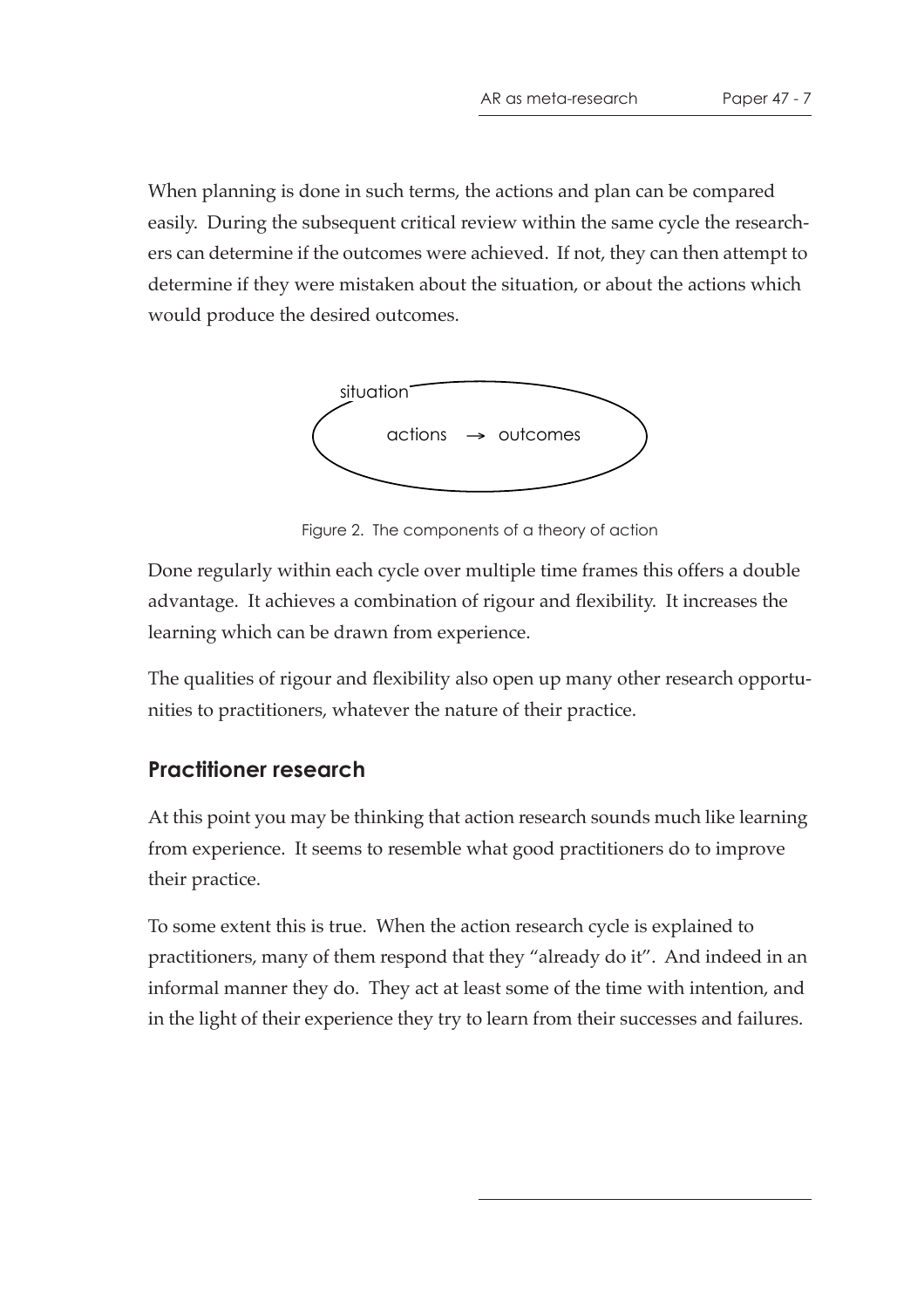We talk about some practitioners being "experienced". By this we mean that they know more than they learned during their official training. They know more than a novice does.

How did this come about? Mostly, I suspect, it comes about through trial and error. The practitioner tries something that she has "learned" in the past, perhaps in some formal course. Unexpectedly, it doesn't work. She then changes her practice until she find something that does work. At the same time she learns to recognise situations which will respond to her original learning and situations for which her new strategy is more appropriate.

Alternatively, the practitioner is confronted by a novel situation for which her training doesn't equip her. She then tries to find some way of dealing with the situation, perhaps using extended trial and error until something works. In most instances this critical reflection is less than action research recommends. It is neither as regular and systematic nor as critical.

I conclude from this that the research component of action research is an extension of what many practitioners do naturally. Action research is a natural form of research. However, it benefits from being more formalised than it is in the usual behaviour of many practitioners.

Researchers, too, are practitioners. This brings us to the conclusion to which this paper has been directed.

#### **Meta-research**

As researchers go about their research, they too learn from their experience. They reflect on the results of their research actions. They modify their research practice in the light of their experience. In other words they use an informal action research cycle to improve their research.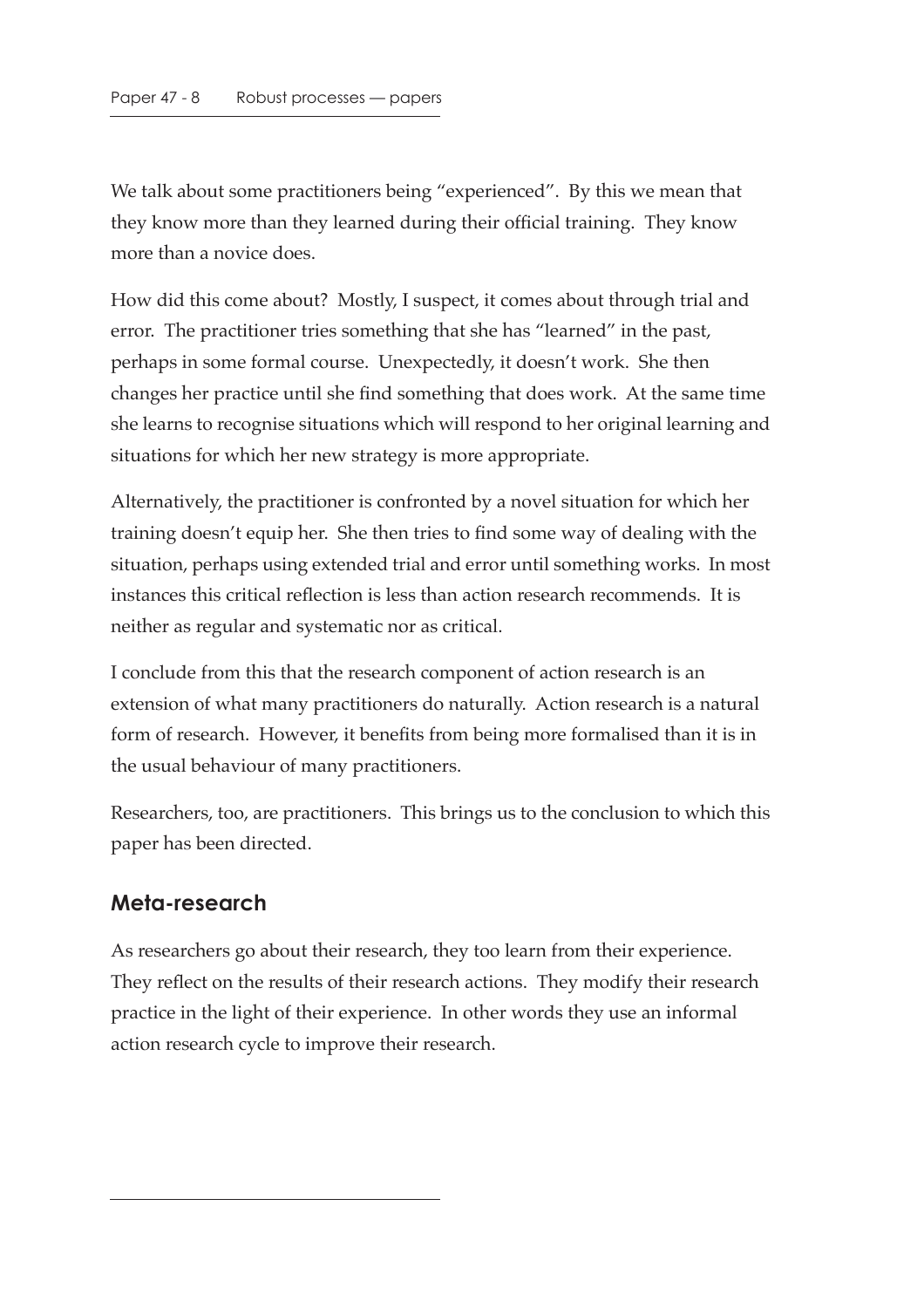The implications are important for those researchers doing routine research, and also for those tentatively finding their way into a new research area. The likely gains are greatest, I would think, for the second of these. Using action research as meta-research, researchers can engage with a research situation before they know enough to choose a methodology. As they use action research their understanding of the situation grows. Eventually the point is reached where a choice of methodology becomes clearer.

There are hints of this use of action research already in the literature. Nonparticipative research is not as rare as much of the literature would indicate. There are approaches which might be regarded implicitly or explicitly as meta-research.

Its non-participative aspect, though clearly counter-cultural in the action research literature, is allowed by Clark (1972). Much teacher action research does not involve the students, though they are arguably important stakeholders in what happens in the classroom.

Checkland and Holwell (1998) describe research as a framework **F**, operationalised as a methodology **M**, directed towards an area of concern **A**. In the course of doing this the researcher learns about *and modifies* **F**, **M**, and **A**. Checkland and Holwell offer this description in a book on soft systems methodology, which they identify as an action research methodology.

The "first person research" advanced by Torbert (2001a; Reason and Torbert 2001), and now championed by Reason and Bradbury (2001) in their influential handbook, is similar. On his home page Torbert (2001b) defines it as "e.g. observing what I really want, what I am thinking, and what I am doing". (I should add that they strongly argue for action research as participative.)

As one might expect of meta-research, the promise is great. It can be expected to lead eventually to a greater understanding of research generally. It has the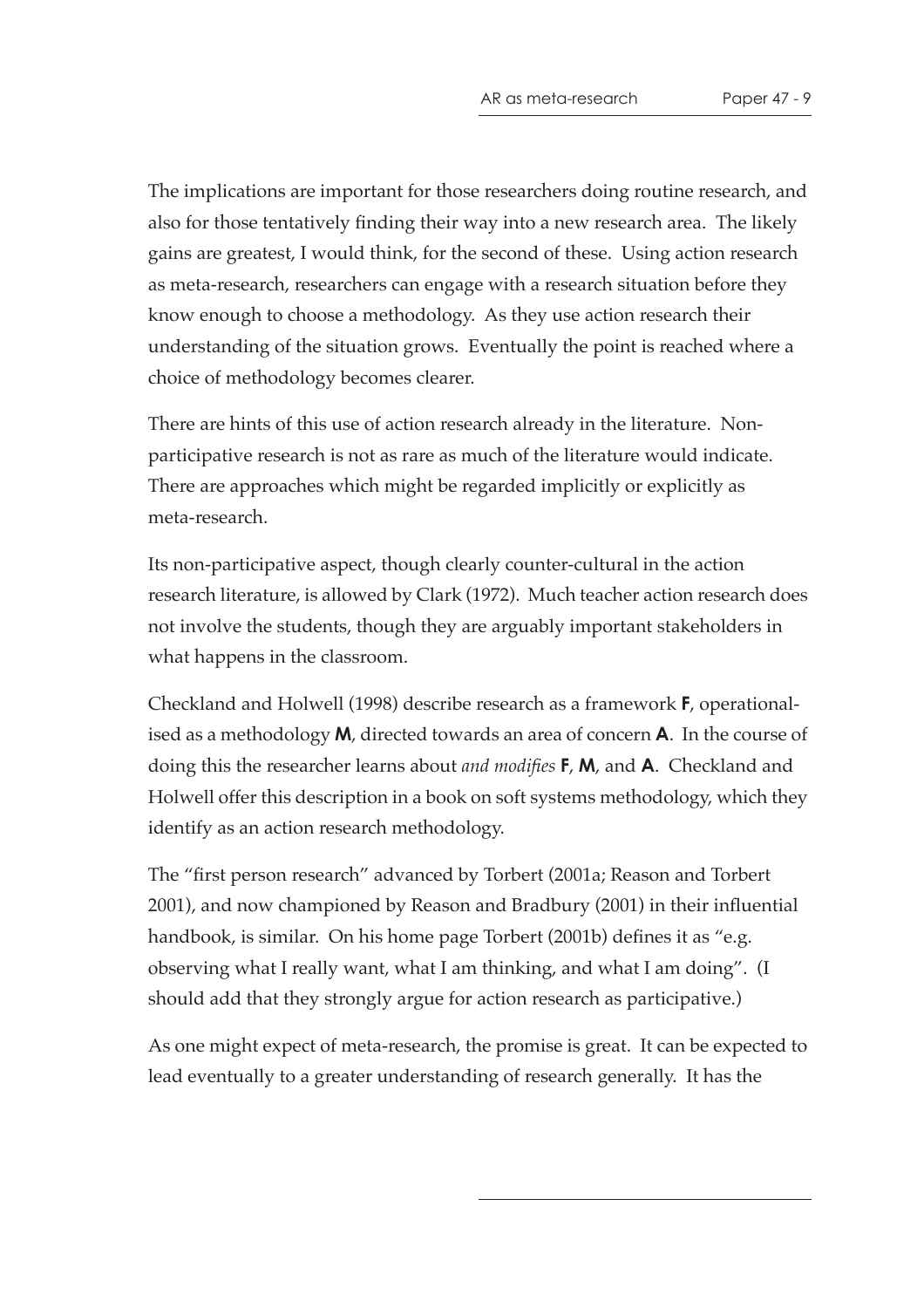potential to allow more informed choices about the particular methodology to research a particular situation.

#### **References**

- Argyris, Chris, and Schön, Donald A. (1974) *Theory in practice: a theory of action approach*. San Francisco, Ca.: Jossey-Bass.
- Argyris, Chris, and Schön, Donald A. (1996) *Organisational learning II: theory, method and practice*. Reading, Mass.: Addison-Wesley.
- Checkland, Peter, and Holwell, Sue (1998) *Information, systems, and information systems: making sense of the field*. Chichester, UK: Wiley.
- Clark, Peter A. (1972) *Action research and organizational change*. London: Harper and Row.
- Fals-Borda, Orlando, and Rahman, Muhammad Anisur (1991) *Action and knowledge: breaking the monopoly with participatory action research*. London: Intermediate Technology Publications.
- Fielding, Nigel G., and Fielding, Jane L. (1986) *Linking data: The articulation of qualitative and quantitative methods in social research*. Beverly Hills, Ca.: Sage.
- French, Wendell, and Bell, Cecil H. (1998) *Organization development: behavioral science interventions for organizational improvement*, sixth edition. Englewood Cliffs, NJ: Prentice-Hall.
- Kemmis, Stephen, and McTaggart, Robin (2000) Participatory action research. In Denzin, Norman K., and Lincoln, Yvonna S., *The handbook of qualitative research*, second edition, 567-606.
- Kolb, David A. (1984) *Experiential learning: experience as the source of learning and development*, Englewood Cliffs, NJ.: Prentice-Hall.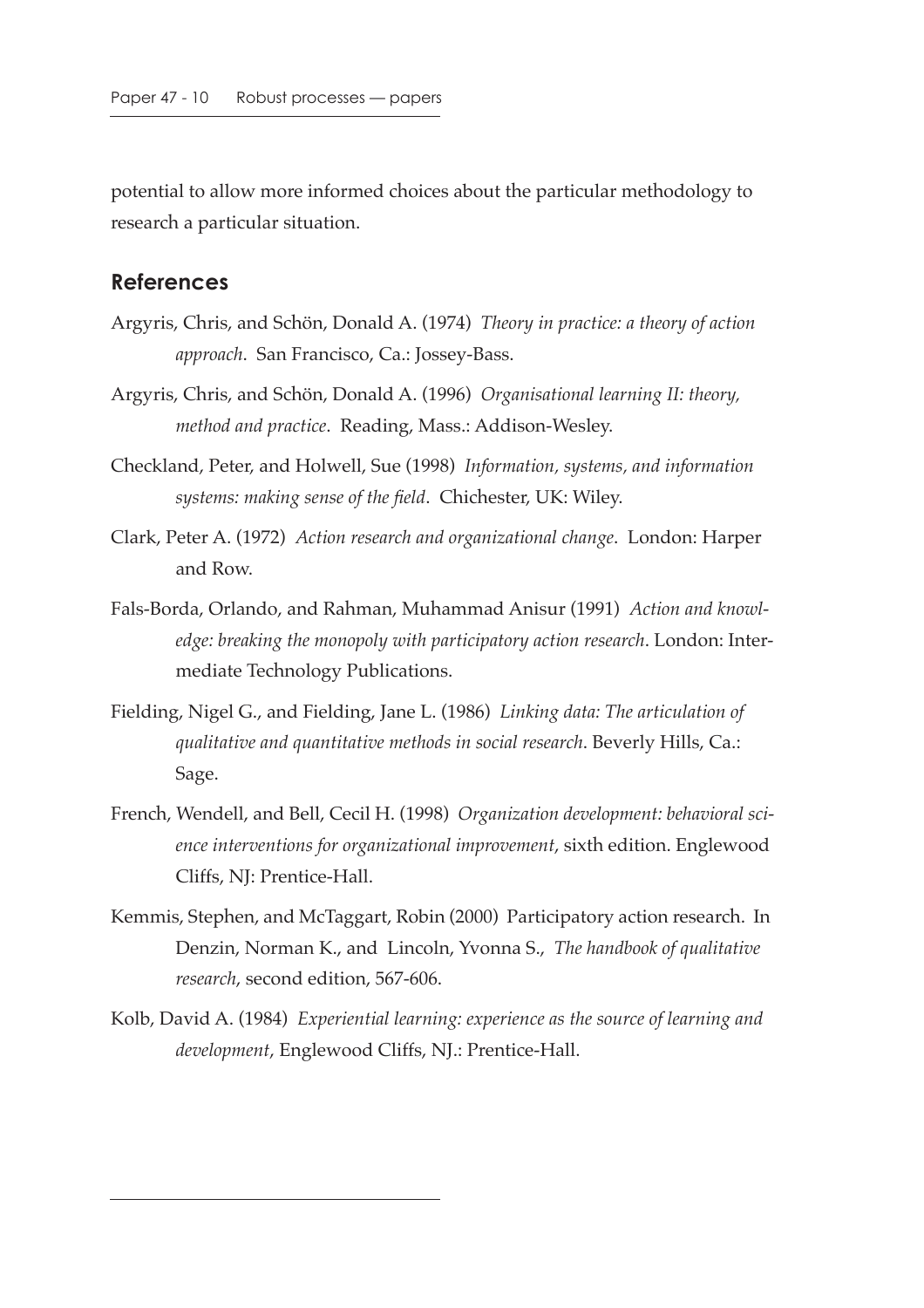- Lewin, Kurt (1946) Action research and minority problems. *Journal of Social Issues*, 2(4), 34-46.
- Popper, Karl L. (1965) *Conjectures and refutations: the growth of scientific knowledge*. New York: Harper and Row.
- Reason, Peter, and Bradbury, Hilary, eds. (2001) *Handbook of action research: participative inquiry and practice*. London: Sage.
- Reason, Peter, and Torbert, William R. (2001) The action turn: toward a transformation of *social* science. *Concepts and Transformation*, 6(1), 1-37.
- Rothwell, William J., Sullivan, Roland, and McLean, Gary N. (1995) Models for change and steps in action research. In Rothwell, William J., Sullivan, Roland, and McLean, Gary N., eds., *Practicing organization development: a guide for consultants*. Jossey-Bass/Pfeiffer, 47-72.
- Torbert, William A. (2001a) The practice of action inquiry. In Reason, Peter, and Bradbury, Hilary, eds., *Handbook of action research: participative inquiry and practice*. London: Sage. [pp 250-260]
- Torbert, William A. (2001b) Welcome to William Rockwell Torbert's home page. Available on line http://www2.bc.edu/~torbert/. Downloaded 2002 04 25.